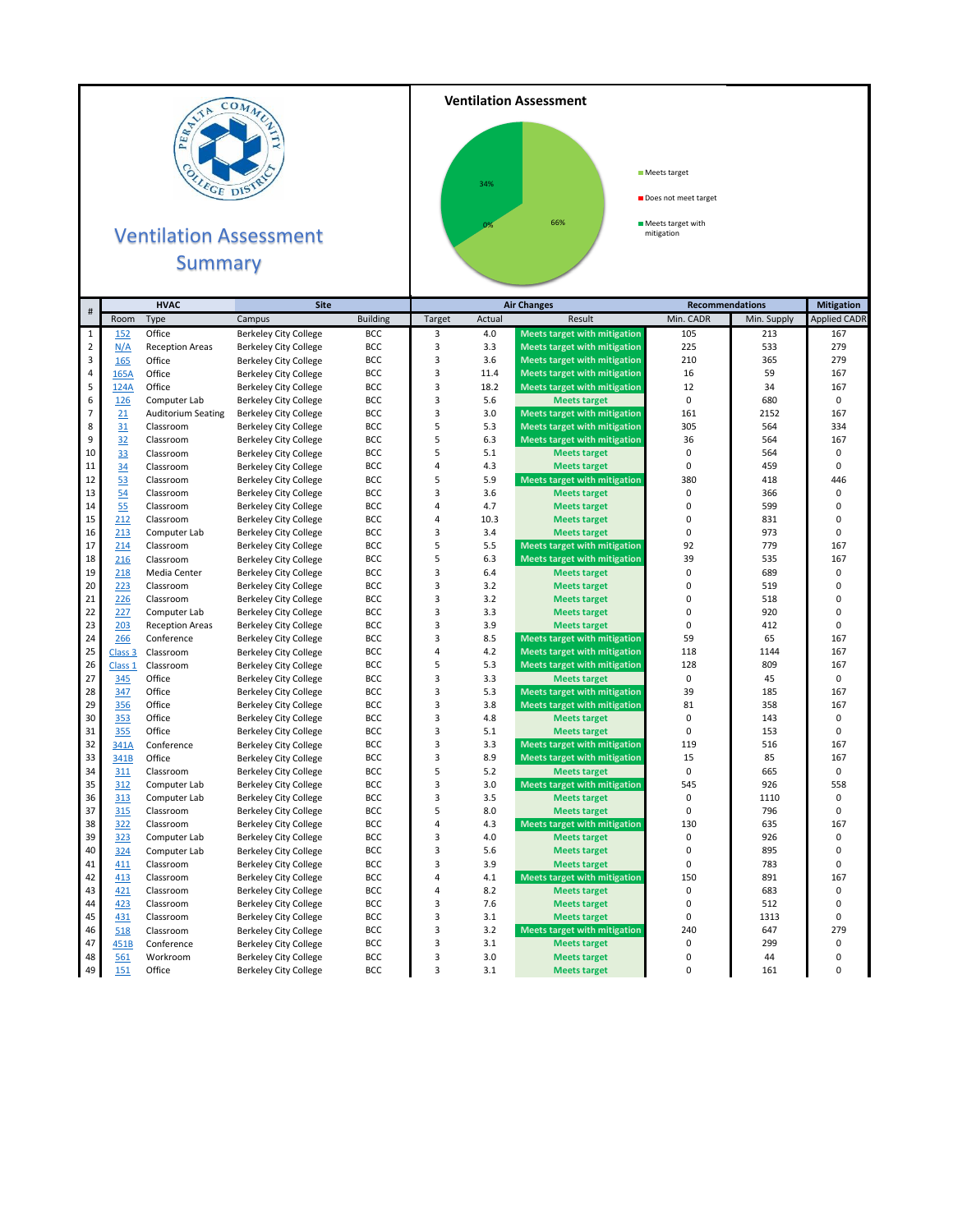|     | <b>HVAC</b><br><b>Site</b> |                    |                              |                 |                          | <b>Air Changes</b> | <b>Recommendations</b>              |             | <b>Mitigation</b> |                     |
|-----|----------------------------|--------------------|------------------------------|-----------------|--------------------------|--------------------|-------------------------------------|-------------|-------------------|---------------------|
| #   | Room                       | Type               | Campus                       | <b>Building</b> | Target                   | Actual             | Result                              | Min. CADR   | Min. Supply       | <b>Applied CADR</b> |
| 50  | 131-131A                   | Library            | Berkeley City College        | <b>BCC</b>      | 3                        | 3.4                | <b>Meets target</b>                 | 0           | 1978              | 0                   |
| 51  | 114                        | Office             | Berkeley City College        | BCC             | 3                        | 6.7                | <b>Meets target</b>                 | 0           | 57                | 0                   |
| 52  | 122                        | Office             | <b>Berkeley City College</b> | <b>BCC</b>      | 3                        | 4.1                | <b>Meets target</b>                 | 0           | 54                | 0                   |
| 53  | 112                        | Library            | <b>Berkeley City College</b> | BCC             | 3                        | 12.0               | <b>Meets target</b>                 | 0           | 859               | 0                   |
| 54  | 21A                        | Computer           | <b>Berkeley City College</b> | BCC             | 3                        | 38.9               | <b>Meets target</b>                 | 0           | 70                | 0                   |
| 55  | 52                         | Classroom          | <b>Berkeley City College</b> | BCC             | 5                        | 5.6                | <b>Meets target</b>                 | 0           | 526               | 0                   |
| 56  |                            | Classroom          |                              | <b>BCC</b>      | 5                        | 11.3               |                                     | 0           | 688               | 0                   |
| 57  | 51                         | Office             | <b>Berkeley City College</b> |                 | 3                        | 3.7                | <b>Meets target</b>                 | 0           | 118               | 0                   |
|     | 242                        |                    | <b>Berkeley City College</b> | BCC             |                          |                    | <b>Meets target</b>                 |             |                   | 0                   |
| 58  | 243                        | Office             | Berkeley City College        | BCC             | 3                        | 3.0                | <b>Meets target</b>                 | 0           | 210               |                     |
| 59  | 244                        | Office             | <b>Berkeley City College</b> | <b>BCC</b>      | 3                        | 3.1                | <b>Meets target</b>                 | 0           | 61                | 0                   |
| 60  | 251                        | Office             | <b>Berkeley City College</b> | BCC             | 3                        | 4.0                | <b>Meets target</b>                 | 0           | 41                | 0                   |
| 61  | Class <sub>2</sub>         | Classroom          | Berkeley City College        | BCC             | 4                        | 4.0                | <b>Meets target</b>                 | 0           | 608               | 0                   |
| 62  | Wellness                   | Office             | <b>Berkeley City College</b> | <b>BCC</b>      | 3                        | 3.2                | <b>Meets target</b>                 | 0           | 644               | 0                   |
| 63  | 352                        | Office             | <b>Berkeley City College</b> | BCC             | 3                        | 3.0                | <b>Meets target</b>                 | 0           | 103               | 0                   |
| 64  | 316                        | Classroom          | <b>Berkeley City College</b> | BCC             | 4                        | 4.0                | <b>Meets target</b>                 | 0           | 554               | 0                   |
| 65  | 321                        | Science Lab        | Berkeley City College        | <b>BCC</b>      | 4                        | 11.7               | <b>Meets target</b>                 | 0           | 818               | 0                   |
| 66  | 450                        | Office             | <b>Berkeley City College</b> | <b>BCC</b>      | 3                        | 9.9                | <b>Meets target</b>                 | 0           | 743               | 0                   |
| 67  | 451A                       | Conference         | <b>Berkeley City College</b> | BCC             | 3                        | 4.5                | <b>Meets target</b>                 | 0           | 299               | 0                   |
| 68  | 422                        | Classroom          | <b>Berkeley City College</b> | BCC             | 4                        | 6.5                | <b>Meets target</b>                 | 0           | 697               | 0                   |
| 69  | 424                        | Classroom          | <b>Berkeley City College</b> | BCC             | 3                        | 3.1                | <b>Meets target</b>                 | 0           | 523               | 0                   |
| 70  | 514                        | Classroom          | <b>Berkeley City College</b> | BCC             | 3                        | 13.0               | <b>Meets target</b>                 | 0           | 671               | 0                   |
| 71  | 522                        | Science Lab        | <b>Berkeley City College</b> | <b>BCC</b>      | 3                        | 8.1                | <b>Meets target</b>                 | 0           | 644               | 0                   |
| 72  | 561                        | Office             | <b>Berkeley City College</b> | BCC             | 3                        | 3.0                | <b>Meets target</b>                 | 0           | 44                | 0                   |
| 73  | 521                        | Science Lab        | <b>Berkeley City College</b> | BCC             | 3                        | 17.8               | <b>Meets target</b>                 | 0           | 670               | 0                   |
| 74  | 14                         | Classroom          | <b>Berkeley City College</b> | <b>BCC</b>      | 4                        | 4.1                | <b>Meets target with mitigation</b> | 324         | 436               | 334                 |
| 75  | 15                         | Classroom          | <b>Berkeley City College</b> | BCC             | 4                        | 5.0                | <b>Meets target with mitigation</b> | 183         | 418               | 279                 |
| 76  | $\frac{26}{5}$             | Office             | <b>Berkeley City College</b> | BCC             | 3                        | 6.0                | <b>Meets target</b>                 | $\pmb{0}$   | 85                | 0                   |
| 77  | 57                         | Conference         | <b>Berkeley City College</b> | BCC             | 3                        | 3.0                | <b>Meets target with mitigation</b> | 448         | 493               | 446                 |
| 78  | 113                        | Office             | <b>Berkeley City College</b> | <b>BCC</b>      | 3                        | 20.1               | <b>Meets target</b>                 | $\mathbf 0$ | 49                | 0                   |
| 79  | 124B                       | Office             | <b>Berkeley City College</b> | BCC             | 3                        | 15.0               | <b>Meets target with mitigation</b> | 33          | 37                | 167                 |
| 80  | 124C                       | Office             | Berkeley City College        | BCC             | 3                        | 15.9               | <b>Meets target with mitigation</b> | 32          | 35                | 167                 |
| 81  | 124D                       | Office             | <b>Berkeley City College</b> | <b>BCC</b>      | 3                        | 10.5               | <b>Meets target</b>                 | $\mathbf 0$ | 35                | 0                   |
| 82  | 124E                       | Office             | <b>Berkeley City College</b> | BCC             | 3                        | 10.2               | <b>Meets target</b>                 | 0           | 35                | 0                   |
| 83  | 125                        | Computer Lab       | <b>Berkeley City College</b> | BCC             | 3                        | 3.0                | <b>Meets target</b>                 | 0           | 641               | 0                   |
| 84  | 124F                       | Office             | <b>Berkeley City College</b> | <b>BCC</b>      | 3                        | 9.4                | <b>Meets target</b>                 | 0           | 35                | 0                   |
| 85  | 132                        | Office             | <b>Berkeley City College</b> | BCC             | 3                        | 3.3                | <b>Meets target</b>                 | 0           | 52                | 0                   |
| 86  | 133A                       | Office             | Berkeley City College        | BCC             | 3                        | 5.3                | <b>Meets target</b>                 | 0           | 50                | 0                   |
| 87  | 133B                       | Conference         | <b>Berkeley City College</b> | <b>BCC</b>      | 3                        | 5.3                | <b>Meets target</b>                 | 0           | 58                | 0                   |
| 88  | 133C                       | Conference         |                              |                 | 4                        | 5.7                |                                     | 0           | 66                | 0                   |
| 89  |                            |                    | <b>Berkeley City College</b> | BCC<br>BCC      | 3                        | 12.4               | <b>Meets target</b>                 | 0           | 171               | 0                   |
|     | 141                        | Office             | <b>Berkeley City College</b> |                 |                          |                    | <b>Meets target</b>                 |             |                   |                     |
| 90  | 142                        | Office             | Berkeley City College        | <b>BCC</b>      | 3                        | 8.9                | <b>Meets target</b>                 | 0           | 101               | 0                   |
| 91  | 151C                       | Office             | <b>Berkeley City College</b> | BCC             | 3                        | 3.2                | <b>Meets target</b>                 | 0           | 68                | 0                   |
| 92  | 152A                       | Office             | <b>Berkeley City College</b> | BCC             | 3                        | 10.0               | <b>Meets target with mitigation</b> | 50          | 55                | 167                 |
| 93  | 156                        | Office             | <b>Berkeley City College</b> | <b>BCC</b>      | 3                        | 5.6                | <b>Meets target with mitigation</b> | 43          | 159               | 167                 |
| 94  | 156A                       | Office             | <b>Berkeley City College</b> | <b>BCC</b>      | 3                        | 3.7                | <b>Meets target</b>                 | $\pmb{0}$   | 133               | 0                   |
| 95  | <b>169</b>                 | Office             | <b>Berkeley City College</b> | BCC             | 3                        | 3.8                | <b>Meets target with mitigation</b> | 81          | 358               | 167                 |
| 96  | 211                        | Classroom          | <b>Berkeley City College</b> | BCC             | 3                        | 5.6                | <b>Meets target</b>                 | 0           | 385               | 0                   |
| 97  | 215                        | Office             | <b>Berkeley City College</b> | <b>BCC</b>      | 3                        | 7.0                | <b>Meets target with mitigation</b> | 72          | 79                | 167                 |
| 98  | 218A                       | Media Center       | <b>Berkeley City College</b> | BCC             | 3                        | 3.1                | <b>Meets target</b>                 | 0           | 81                | 0                   |
| 99  | 218B                       | Media Center       | <b>Berkeley City College</b> | BCC             | 3                        | 16.7               | <b>Meets target with mitigation</b> | 30          | 33                | 167                 |
| 100 | 222                        | Office             | <b>Berkeley City College</b> | BCC             | з                        | 3.9                | <b>Meets target</b>                 | 0           | 215               | 0                   |
| 101 | 224                        | Computer Lab       | <b>Berkeley City College</b> | BCC             | 3                        | 8.0                | <b>Meets target</b>                 | 0           | 96                | 0                   |
| 102 | 245                        | Break room         | <b>Berkeley City College</b> | BCC             | 3                        | 3.1                | <b>Meets target</b>                 | 0           | 36                | 0                   |
| 103 | 252                        | Office             | <b>Berkeley City College</b> | BCC             | 6                        | 7.7                | <b>Meets target with mitigation</b> | 213         | 263               | 279                 |
| 104 | 254                        | Office             | <b>Berkeley City College</b> | BCC             | 3                        | 11.9               | <b>Meets target with mitigation</b> | 26          | 52                | 167                 |
| 105 | 257                        | Office             | <b>Berkeley City College</b> | BCC             | 3                        | 12.2               | <b>Meets target with mitigation</b> | 22          | 52                | 167                 |
| 106 | 258                        | Office             | <b>Berkeley City College</b> | BCC             | 3                        | 12.0               | <b>Meets target with mitigation</b> | 23          | 53                | 167                 |
| 107 | 261                        | Office             | <b>Berkeley City College</b> | BCC             | 3                        | 8.7                | <b>Meets target with mitigation</b> | 31          | 78                | 167                 |
| 108 | 263                        | Office             | <b>Berkeley City College</b> | BCC             | 3                        | 11.7               | <b>Meets target with mitigation</b> | 29          | 52                | 167                 |
| 109 | 265                        | Office             | <b>Berkeley City College</b> | BCC             | 3                        | 12.2               | <b>Meets target with mitigation</b> | 21          | 52                | 167                 |
| 110 | 255A                       | Office             | <b>Berkeley City College</b> | BCC             | 3                        | 27.8               | <b>Meets target with mitigation</b> | 18          | 20                | 167                 |
| 111 | <u>16</u>                  | Office             | <b>Berkeley City College</b> | BCC             | 3                        | 3.8                | <b>Meets target with mitigation</b> | 214         | 260               | 279                 |
| 112 | 25                         | Break room         | Berkeley City College        | BCC             | 3                        | 13.5               | <b>Meets target</b>                 | $\pmb{0}$   | 149               | 0                   |
| 113 | 56                         | Office             | <b>Berkeley City College</b> | BCC             | 3                        | 5.8                | <b>Meets target</b>                 | $\pmb{0}$   | 62                | 0                   |
| 114 | 133D                       | Conference         | <b>Berkeley City College</b> | BCC             | 3                        | 5.7                | <b>Meets target</b>                 | $\pmb{0}$   | 50                | 0                   |
| 115 | 133E                       | Conference         | <b>Berkeley City College</b> | BCC             | 4                        | 5.8                | <b>Meets target</b>                 | 0           | 66                | 0                   |
| 116 | 134                        | Office             | <b>Berkeley City College</b> | BCC             | 3                        | 12.5               | <b>Meets target with mitigation</b> | 17          | 52                | 167                 |
| 117 | 135                        | Office             | <b>Berkeley City College</b> | BCC             | 3                        | 13.0               | <b>Meets target with mitigation</b> | 18          | 50                | 167                 |
| 118 | 143                        | Office             | <b>Berkeley City College</b> | BCC             | 3                        | 4.1                | <b>Meets target</b>                 | $\pmb{0}$   | 64                | 0                   |
| 119 | 151A                       | Break room         | <b>Berkeley City College</b> | BCC             | 3                        | 12.2               | <b>Meets target with mitigation</b> | 13          | 55                | 167                 |
| 120 | 167                        | Copy/Printing Room | <b>Berkeley City College</b> | BCC             | 3                        | 3.0                | <b>Meets target</b>                 | 0           | 52                | 0                   |
| 121 | 241                        | Office             | <b>Berkeley City College</b> | BCC             | 3                        | 3.3                | <b>Meets target</b>                 | 0           | 48                | 0                   |
| 122 | 253                        | Office             | <b>Berkeley City College</b> | BCC             | 3                        | 3.0                | <b>Meets target</b>                 | 0           | 52                | 0                   |
| 123 | 262                        | Computer Lab       | <b>Berkeley City College</b> | BCC             | $\overline{\phantom{a}}$ | 9.4                | <b>Meets target</b>                 | 0           | 403               | 0                   |
| 124 | 264                        | Office             | <b>Berkeley City College</b> | BCC             | 3                        | 11.8               | <b>Meets target with mitigation</b> | 27          | 52                | 167                 |
| 125 | 259                        | Office             | <b>Berkeley City College</b> | BCC             | 3                        | 11.6               | <b>Meets target with mitigation</b> | 30          | 52                | 167                 |
| 126 | 343                        | Office             | <b>Berkeley City College</b> | BCC             | 3                        | 3.1                | <b>Meets target</b>                 | 0           | 68                | 0                   |
|     |                            |                    |                              |                 |                          |                    |                                     |             |                   |                     |